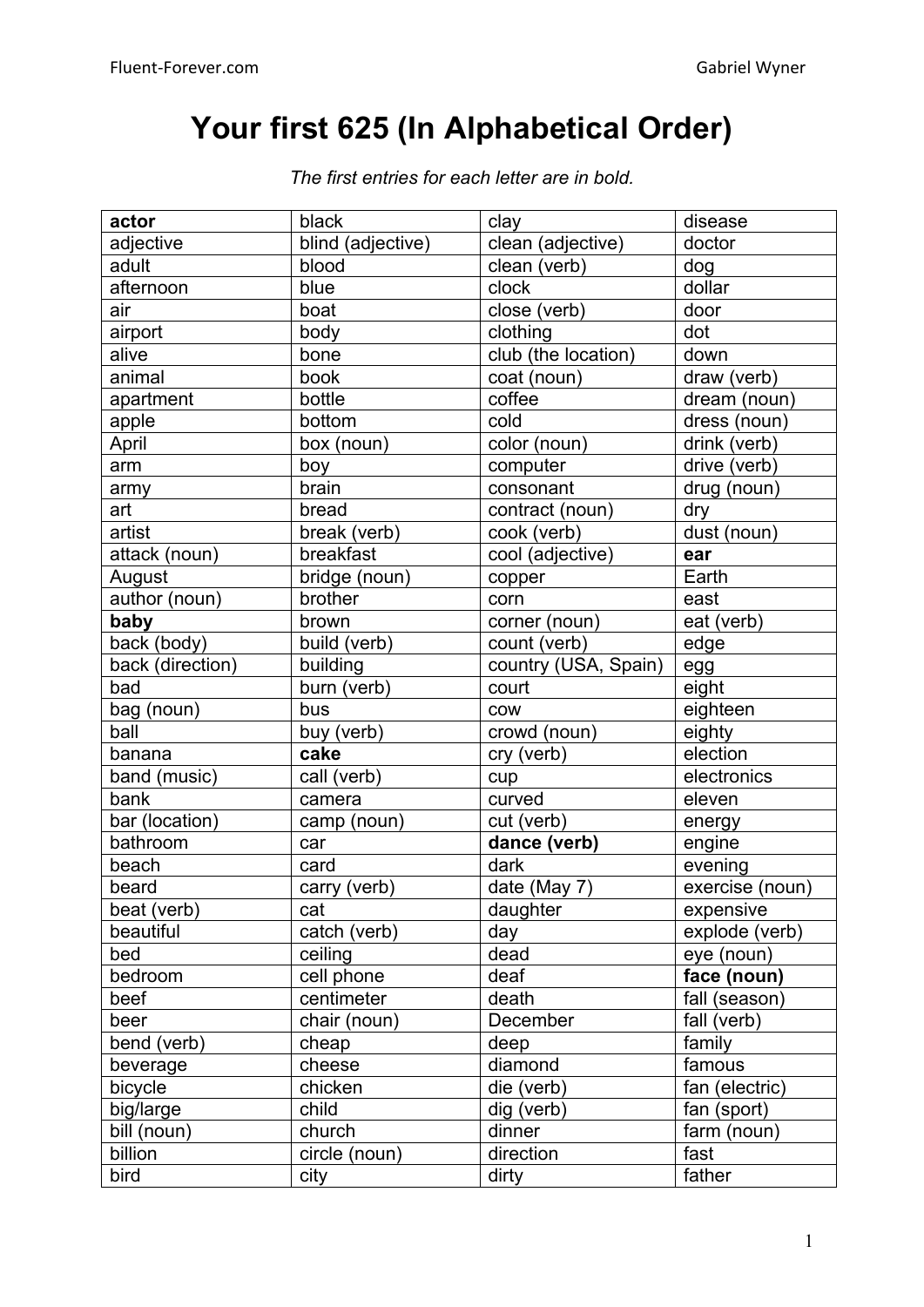| February           | hair                 | kitchen               | million         |
|--------------------|----------------------|-----------------------|-----------------|
| feed (verb)        | half                 | knee                  | minute          |
| female             | hand                 | knife                 | mix/stir (verb) |
| fifteen            | hang (verb)          | lake                  | Monday          |
| fifth (5th)        | happy                | lamp                  | money           |
| fifty              | hard                 | laptop                | month           |
| fight (verb)       | hat                  | laugh (verb)          | moon            |
| find (verb)        | he                   | lawyer                | morning         |
| finger             | head                 | leaf                  | mother          |
| fire (noun)        | healthy              | learn (verb)          | mountain        |
| first (1st)        | hear (a sound)       | left (direction)      | mouse           |
| fish (noun)        | heart                | leg                   | mouth           |
| five               | heat (noun)          | lemon                 | movie           |
| flat (adjective)   | heaven               | letter                | murder (noun)   |
| floor              | heavy                | library               | music           |
| flower             | hell                 | lie down (verb)       | narrow          |
| fly (verb)         | high                 | lift (verb)           | nature          |
| follow (verb)      | hill                 | light (/dark)         | neck            |
| food               | hole                 | light (/heavy)        | needle          |
| foot (body part)   | horse                | light (noun)          | neighbor        |
|                    |                      |                       |                 |
| foot (measurement) | hospital             | lip                   | network         |
| forest             | hot                  | listen (music) (verb) | new             |
| fork               | hotel                | location              | newspaper       |
| forty              | hour                 | lock (noun)           | nice            |
| four               | house                | long                  | night           |
| fourteen           | human                | loose                 | nine            |
| fourth (4th)       | hundred              | lose (verb)           | nineteen        |
| Friday             | husband              | loud                  | ninety          |
| friend             |                      | love (verb)           | no              |
| front              | ice                  | low                   | north           |
| game               | image                | lunch                 | nose            |
| garden             | $\overline{in}$ ch   | magazine              | note (on paper) |
| gasoline           | injury               | male                  | November        |
| gift               | inside               | man                   | nuclear         |
| girl               | instrument (musical) | manager               | number          |
| glass              | island               | map                   | ocean           |
| go (verb)          | it                   | March                 | <b>October</b>  |
| God                | January              | market                | office          |
| gold               | job                  | marriage              | oil             |
| good               | juice                | marry (verb)          | old (/new)      |
| grandfather        | July                 | material              | old (/young)    |
| grandmother        | jump (verb)          | May                   | one             |
| grass              | June                 | mean (/nice)          | open (verb)     |
| gray               | key                  | medicine              | orange (color)  |
| green              | kill (verb)          | melt (verb)           | orange (food)   |
| ground             | kilogram             | metal                 | outside         |
| grow (verb)        | king                 | meter                 | page            |
| gun                | kiss (verb)          | milk                  | pain            |
|                    |                      |                       |                 |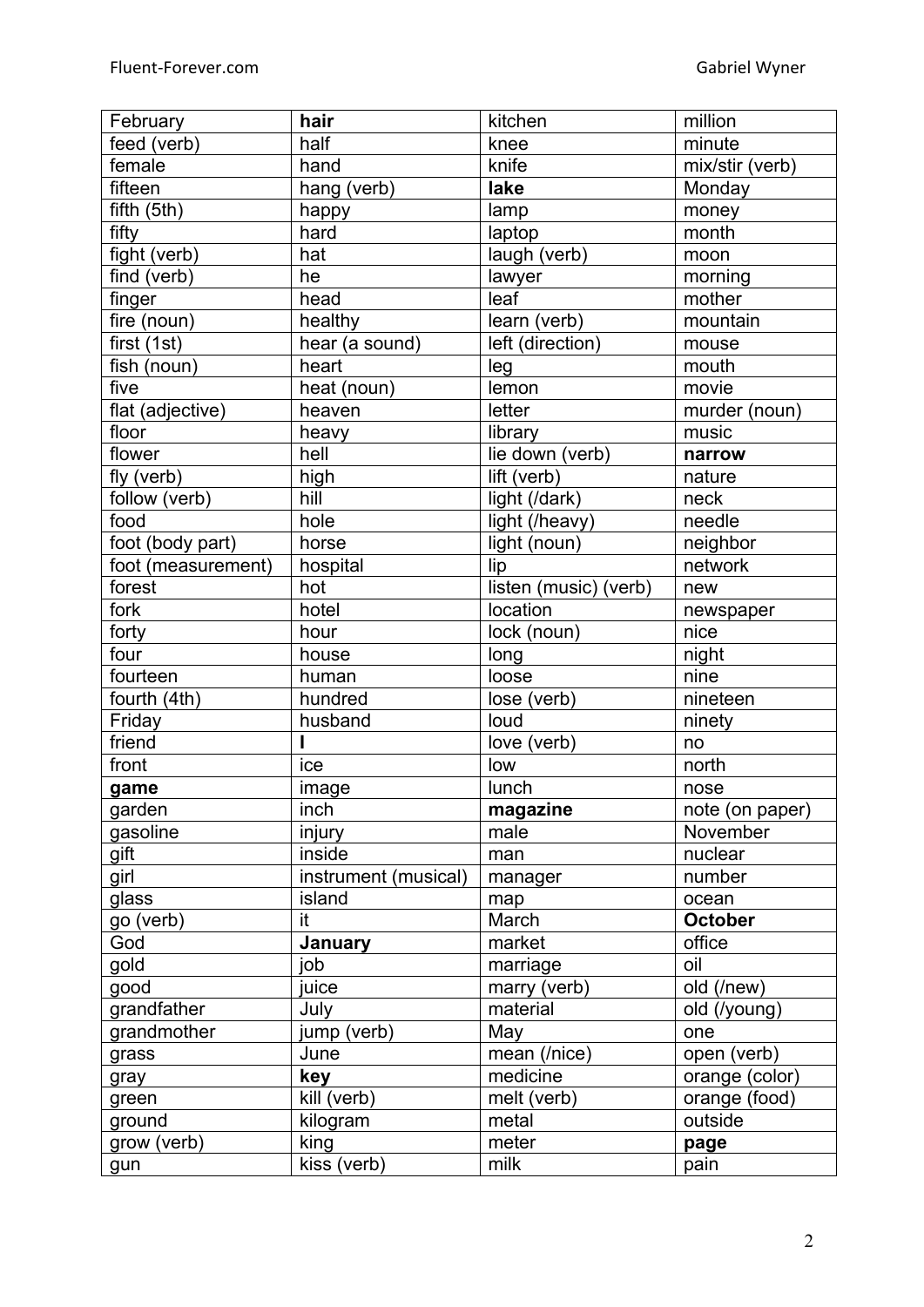| paint              | rice              | six                 | tea                   |
|--------------------|-------------------|---------------------|-----------------------|
| pants              | rich              | sixteen             | teach (verb)          |
| paper              | right (direction) | sixty               | teacher               |
| parent             | ring              | skin                | team                  |
| park (location)    | river             | skirt               | tear (drop)           |
| pass (verb)        | roof              | sky                 | technology            |
| patient (noun)     | room (in a house) | sleep (verb)        | telephone             |
| pattern            | root              | slow                | television            |
| pay (verb)         | run (verb)        | small/little        | temperature           |
| peace              | sad               | smell (verb)        | ten                   |
| pen                | salt              | smile (verb)        | theater               |
| pencil             | sand              | snow (noun)         | they                  |
| person             | Saturday          | soap                | thick                 |
| photograph         | school            | soft                | thin                  |
| piece              | science           | soil/earth          | think (verb)          |
| pig                | screen            | soldier             | third (3rd)           |
| pink               | sea               | son                 | thirteen              |
| plane              | season            | song                | thirty                |
| plant (noun)       | second (2nd)      | sound               | thousand              |
| plastic            | second (time)     | soup                | three                 |
| plate              | secretary         | south               | throw (verb)          |
| play (verb)        | see (a bird)      | space (outer space) | Thursday              |
| player             | seed              | speak/say (verb)    | ticket (train)        |
| pocket             | sell (verb)       | spoon               | tight                 |
| poison (noun)      | September         | sport               | time (noun)           |
| police             | seven             | spring (season)     | tire (of a car)       |
| pool               | seventeen         | square              | toe                   |
| poor               | seventy           | stain               | tongue                |
| pork               | sex (gender)      | stand (verb)        | tool                  |
| pound (weight)     | sex (the act)     | star                | tooth                 |
| pray (verb)        | shake (verb)      | stone               | top                   |
| president          | shallow           | stop (verb)         | touch (verb)          |
| price              | she               | store/shop          | town                  |
| priest             | ship              | straight            | train (noun)          |
| prison             | shirt             | street/road         | train station         |
| program (computer) | shoes             | strong              | transportation        |
| pull (verb)        | shoot (a gun)     | student             | tree                  |
| push (verb)        | short (long)      | sugar               | truck                 |
| queen              | short (vs. tall)  | suit (noun)         | Tuesday               |
| quiet              | shoulder          | summer              | turn (verb)           |
| race (ethnicity)   | sick              | sun                 | twelve                |
| race (sport)       | side              | Sunday              | twenty                |
| radio              | sign (noun)       | sweat (noun)        | twenty $-$ one (etc.) |
| rain (noun)        | sign (verb)       | swim (verb)         | two                   |
| red                | silver            | <b>T-shirt</b>      | ugly                  |
| religion           | sing (verb)       | table               | university            |
| reporter           | sister            | tall                | up                    |
| restaurant         | sit (verb)        | taste (verb)        | valley                |